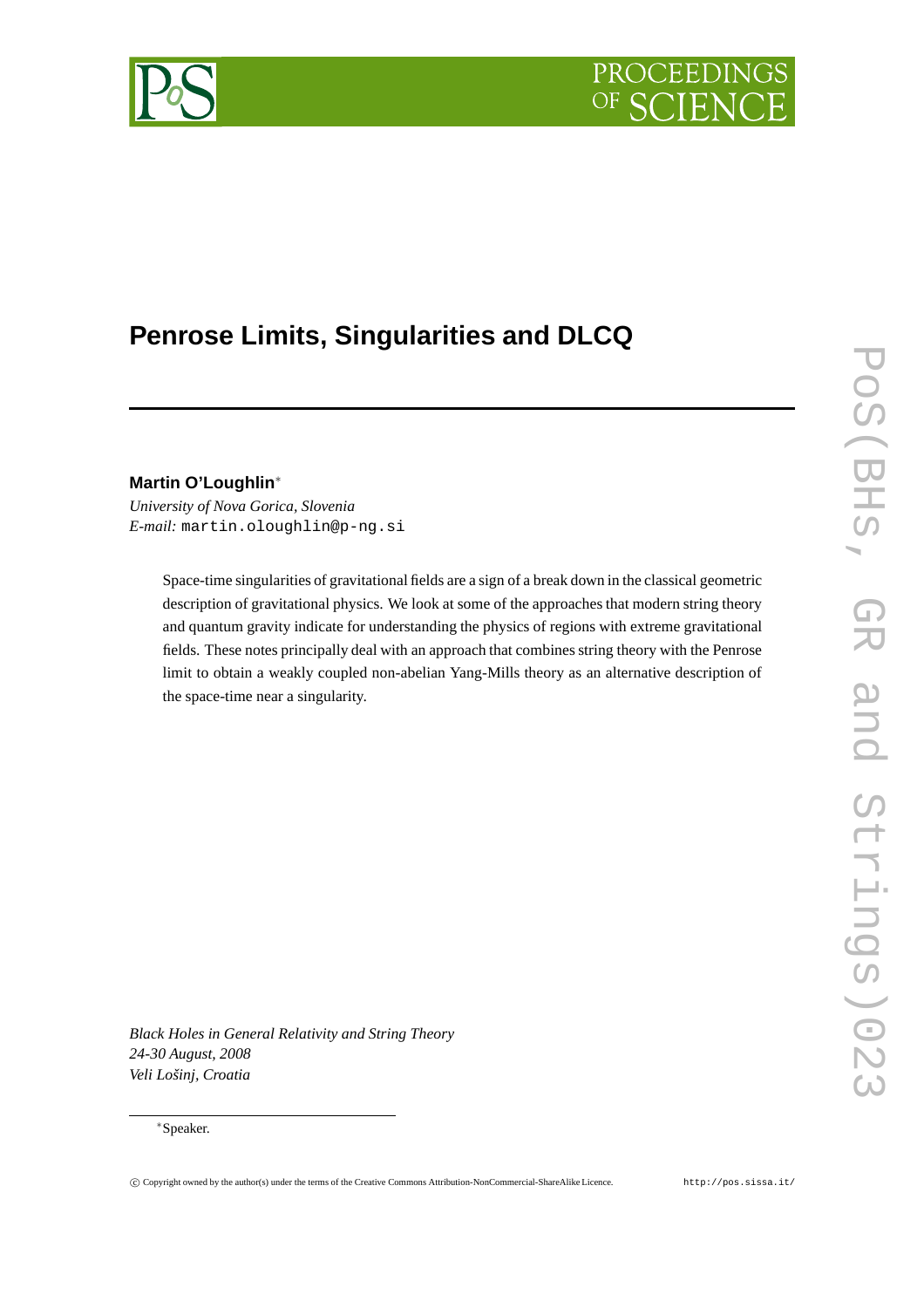# **1. Singularities and what to do with them**

That singularities arise generically in solutions to the Einstein equations is the substance of the Hawking-Penrose singularity theorems [1]. The most general singular space-times have been studied very little due to the complicated nature of the non-linear Einstein equations. The most well studied examples arise for space-times with large isometry groups and amongst these are black hole and cosmological space-times.

Singularities can be categorised in many different ways using measures of strength, dimension, orientation and topology.

The orientation of a singularity may be;

- Space-like the most well-known being the big bang of Friedmann Robertson Walker cosmology and that of the Schwarzschild Black Hole.
- Time-like here the classic example is the Reissner-Nördstrom black-hole.
- Null conjectured to arise under generic perturbations of inner horizons. Analytic examples of null singularities are the metrics of singular plane waves.

There are various approaches to studying the physics of singularities.

- Singularities may be resolved in a geometric sense, for instance by replacing the region close to and including the singularity by a smooth geometry. This would be a classical resolution where an additional source type term is added to the stress-energy tensor in the region close to the singularity in such a way as to deform the geometry away from it's singular form. An example of this construction in the context of plane waves is given in [2]. Often such additional terms in the stress-energy tensor violate energy conditions.
- Singularities are truly singular, however it may turn out that fields in the background of the singularity are nevertheless smooth, in the sense that they may be continued through the singularity. This can happen for scalar fields near singularities that are not too strong [5].
- There is some other quantum gravity related resolution: Fuzzballs that hide horizons and consequently also singularities [3]; Loop Quantum Gravity has a minimum distance element and thus there is encoded in this theory an upper bound on the space-time curvature [4].
- Gravitation and space-time enter a non-geometrical phase: a gas of black holes; a new phase of quantum geometry; or an alternative Yang-Mills description of the physics.

There is much that one could say about these different approaches, of which one could also make a more complete catalogue and exposition. We will here concentrate on null singularities and their non-geometric resolution via non-perturbative physics in String Theory described by a Yang-Mills theory. The references in the bibliography are largely to recent research papers and some historical references. The interested reader should refer to the research papers, on which this exposition is largely based, for more complete references.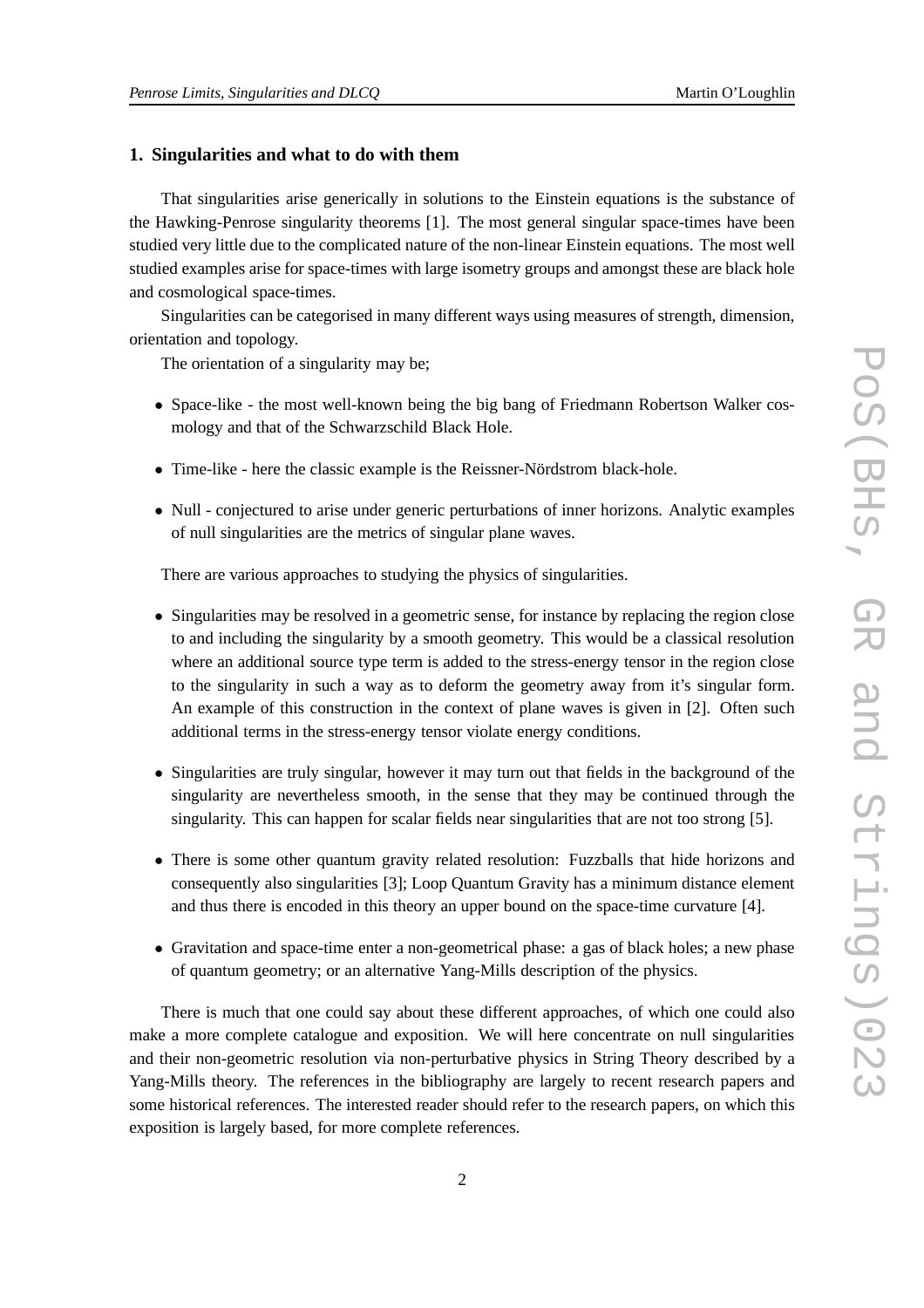# **2. Singularities - Probing with the Penrose Limit**

A technique which has been extremely successful in recent years for the study of string theory in non-trivial space-time metrics is that of the Penrose limit. This corresponds to zooming in to a path in the space-time by blowing up that part of the metric close to a chosen null geodesic. This often leads to a non-trivial limit space-time that is much simpler than the original space-time and thus more tractable from a mathematical point of view while at the same time retaining important features of the original space-time and in the case of interetst the singularity. We will now explain how this works in some more detail (for further details see [7] and references therein).

Choose an affinely parametrised null geodesic  $\gamma(u)$ , the tangent vector to this geodesic,

$$
E_{+}^{\mu} = \dot{\gamma}^{\mu} \tag{2.1}
$$

is parallel transported along the geodesic and we can extend this to a parallel pseudo-orthonormal frame,

$$
ds^2 = 2E^+E^- + \delta_{ab}E^aE^b \tag{2.2}
$$

The profile of the plane-wave

$$
ds^{2} = 2dudv + A_{ab}(u)x^{a}x^{b}du^{2} + d\vec{x}^{2}
$$
 (2.3)

that results upon taking the Penrose limit of this geometry with respect to  $\gamma$  is

$$
A_{ab}(x^+) = -R_{a+b+}|_{\gamma(x^+)}
$$
\n(2.4)

where on the right hand side we have frame components of the curvature tensor of the original metric. Thus the Penrose limit is actually encoding some physical information about the original metric. In particular the Penrose limit space-time gives an exact description of the space-time along the geodesic, this also being the leading behaviour of the Fermi coordinate expansion around the null geodesic in the original space-time [6].

The geometric significance of the wave-profile  $A_{ab}(x^+)$  is that it is the transverse null geodesic deviation matrix along  $\gamma$  of the original metric

$$
\frac{d^2}{du^2}Z^a = A_{ab}(u)Z^b\tag{2.5}
$$

where *Z* is the transverse geodesic deviation vector. Physically we see that the Penrose limit retains precisely the tidal forces along the corresponding null geodesic in the original geometry.

Using the Penrose limit to study singularities one makes a remarkable observation. In all cases for which a non-trivial Penrose limit exists the limit space-time is a member of a very special class of plane wave space-times - the singular homogeneous plane waves (SHPW's) - this under very mild restrictions on the stress-energy tensor that is the source for the Einstein equations.

For example, for a spherically symmetric time-dependent metric

$$
ds^{2} = -f(t)dt^{2} + g(t)dr^{2} + t^{2}d\Omega_{d}^{2}
$$
 (2.6)

one can show that for the geodesic  $\gamma(u) = (t(u), r(u), \Omega(u))$  the non-trivial components of the PL metric are

$$
A_{11} = (t\dot{t}\sqrt{fg})^{-1}\partial_u^2 (t\dot{t}\sqrt{fg})
$$
 (2.7)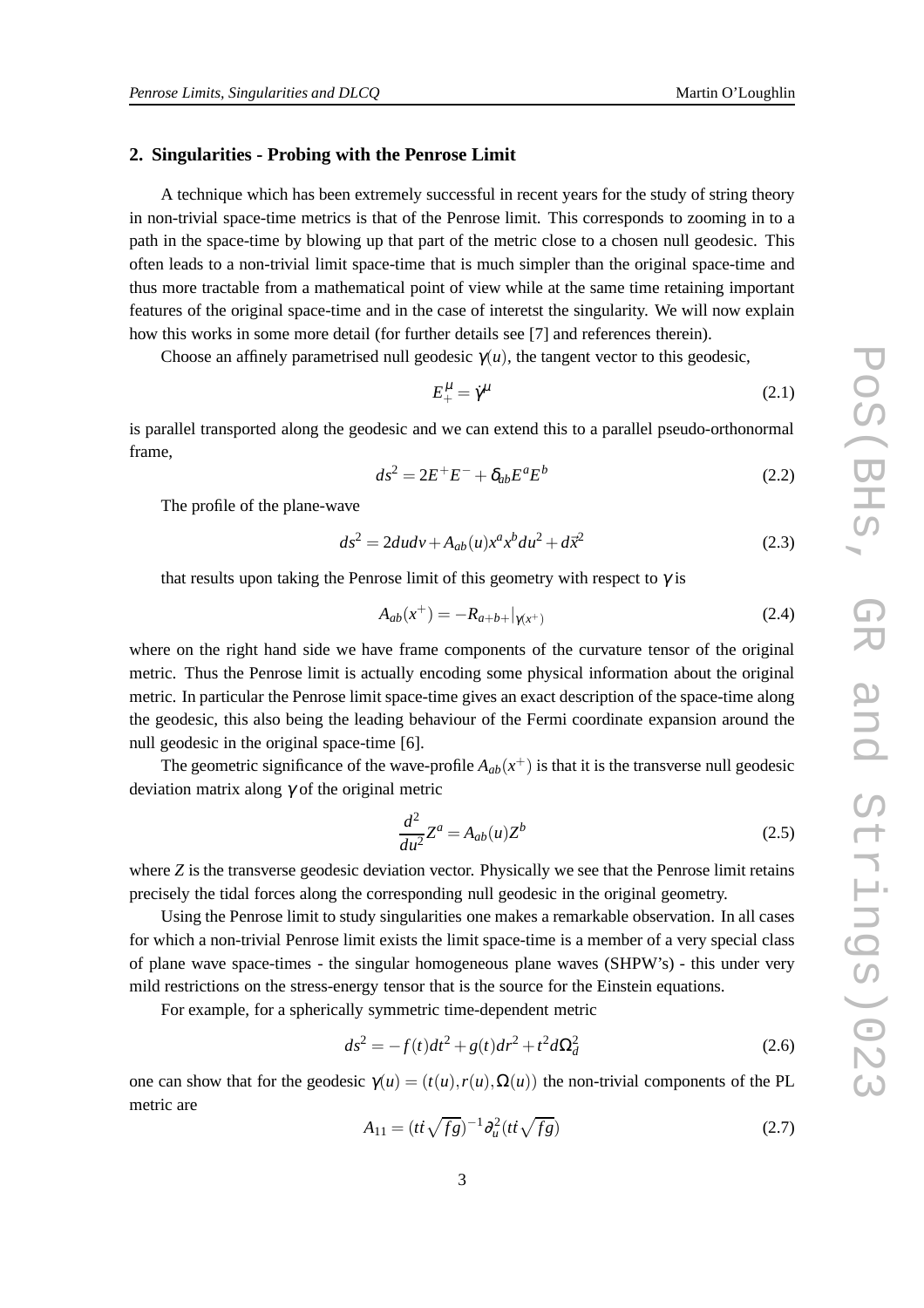$$
A_{ab} = \delta_{ab} (\frac{\ddot{t}(u)}{t(u)} - \frac{L^2}{t(u)^4})
$$
 (2.8)

In the context of investigations of the Cosmic Censorship Hypothesis, Szekeres and Iyer [13] studied a large class of four-dimensional spherically symmetric metrics that they dubbed "metrics with power-law type singularities". This class encompasses the near singularity behaviour of practically all known singular spherically symmetric metrics. The singularities in these metrics are time-like, null and space-like. The analysis of the PL for the null and time-like singularities in the class of Szekeres-Iyer geometries probably does not give a complete picture of the nature of the singularities so we will focus just on the (more interesting) case of space-like singularities.

One finds that for all of these geometries

$$
t(u) = u^a \tag{2.9}
$$

where the exponent *a* depends on the details of the singularity. Clearly this can give rise to various power law behaviours as one can easily see from the expression for *Aab* above.

For the PL metric one can prove the following;

*Penrose Limits of spherically symmetric space-like or time-like singularities of power-law type satisfying (but not saturating) the Dominant Energy Condition (DEC) are singular homogeneous plane waves with profile*

$$
A_{ab}(u) = -\omega_a^2 \delta_{ab} u^{-2}.
$$
\n(2.10)

There is a qualitative difference in behaviour between SHPW's with  $\omega^2 > 1/4$  and those with  $\omega^2 \leq 1/4$  and it turns out that for all geometries satisfying the above conditions the resulting frequencies squared  $\omega_a^2$  are bounded from above by  $1/4$  unless one is on the border to an extreme equation of state. Apart from this very interesting universal SHPW behaviour of the PL limit geometry, the bound on frequencies is also quite intriguing. In studies of scalar fields near singularities, it is precisely for  $\omega^2 \leq 1/4$  that one scalar field theory near a singularity becomes more tractable [5].

# **3. Singular Homogeneous Plane Waves**

As we have seen then, the plane wave geometry that arises when one takes the Penrose limit of a singular geometry is generically quite a special and symmetric space-time - a Singular Homogeneous Plane Wave. These metrics have a maximal group of isometries with the algebraic structure of a Heisenberg algebra plus an extension rising from a scaling of the coordinates and thus in addition to being Plane waves they are also homogeneous space-times.

Plane waves can be represented in two different coordinate systems, the Rosen and the Brinkmann coordinates. Each being useful for studying different aspects of the geometries. The Brinkmann coordinates are unique, the only non-trivial component of the metric being equal to the only nontrivial component of the curvature tensor (the  $A_{ab} = -R_{a+b+}$ ).

In Brinkmann coordinates the metric for SHPW's has the unique form,

$$
ds^{2} = -2dz^{+}dz^{-} + \frac{A_{ab}z^{a}z^{b}}{(z^{+})^{2}}(dz^{+})^{2} + \frac{f_{ab}z^{a}}{z^{+}}dz^{+}dz^{b} + d\overline{z}^{2}
$$
(3.1)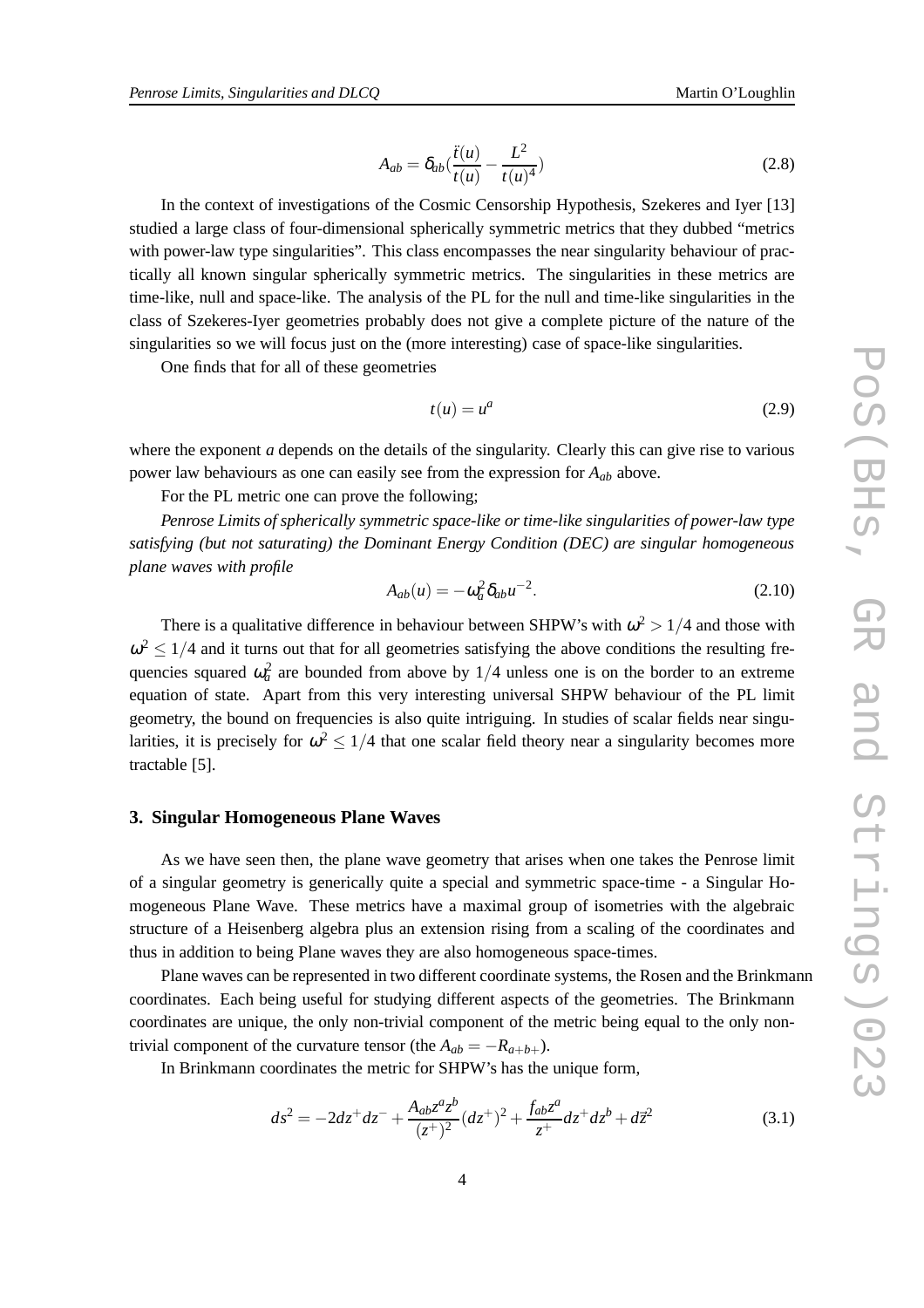with constant symmetric *Aab* and anti-symmetric *fab* whilst in Rosen coordinates we find

$$
ds^{2} = -2dy^{+}dy^{-} + g_{ij}(y^{+})dy^{i}dy^{j}
$$
 (3.2)

with less obvious restrictions on the *g<sub>ij</sub>*. It is evident from the Brinkmann form of the metric that there is a singularity at  $z^+ = 0$  at finite affine distance corresponding to divergent tidal forces, and so the metrics are geodesically incomplete.

The Brinkmann coordinates contain the essential information about the structure of the metric in a unique way, however the full symmetries are somewhat difficult to see in this coordinate system. In the Rosen coordinates these symmetries are very simple and it is also thus easy to see what is required to extend the Heisenberg algebra of isometries of the generic plane wave to the isometries required for the geometry to additionally be homogeneous [8].

The Heisenberg algebra is generated (in Rosen coordinates) by the commuting translations,  $Z = \partial_{y^-}$  and  $Q_{(i)} = \partial_{y^i}$ , together with the "hidden" Heisenberg dual translations,  $P_{(i)}$ .

The additional isometry is that of a scale invariance in Brinkmann coordinates,  $(z^+, z^-) \rightarrow$  $(\lambda z^+, \lambda^{-1} z^-)$ , and the corresponding Killing vector is,

$$
X = z^+ \partial_{z^+} - z^- \partial_{z^-}.
$$
\n
$$
(3.3)
$$

String theory in the background of a SHPW is solvable and as such provides an example of a non-trivial (time-dependent), singularity with a large isometry group. In principle this means that one can hope to study more deeply the behaviour of string theory in the presence of singularities and in time-dependant backgrounds using strings in SHPW's as a solvable toy model.

#### **4. Sen-Seiberg and Discrete Light-Cone Quantization**

The basis for our discussion of the DLCQ (Discrete Light-Cone Quantization) of string/Mtheory, is the treatment by Sen [9] and Seiberg [10] reviewed in [11]. One considers the metric

$$
ds^{2} = -2dy^{+}dy^{-} + \dots = -(dy^{0})^{2} + (dy^{9})^{2} + \dots
$$
\n(4.1)

and looks for a limit which enables one to realise the light-like compactification,  $y^{-} \sim y^{-} - 2\pi R$ as a limit of space-like compactifications. To achieve this we do a boost,

$$
x^{\pm} \equiv y'^{\pm} = e^{\pm \beta} y^{\pm} \tag{4.2}
$$

together with the identification  $x^9 \sim x^9 + 2\pi R_s$ . With  $e^{\beta} = \sqrt{2}R/R_s$  we then find

$$
y^{+} \sim y^{+} + \pi R_{s}^{2} / R, \ y^{-} \sim y^{-} - 2\pi R \tag{4.3}
$$

Beginning then with *N* units of momentum in the  $x^9$  direction,  $p'_9 = N/R_s$ , we find after the boost  $(R_s \rightarrow 0)$  that,

$$
p^{+} \equiv -p_{-} = \frac{N}{R}.\tag{4.4}
$$

In a sector with N units of light-cone momentum, and with a mass scale *m*, the DLCQ Hamiltonian is defined by the limit

$$
H_N^{DLCQ}(m, R) = \lim_{R_s \to 0} i\partial_{y^+}
$$
\n(4.5)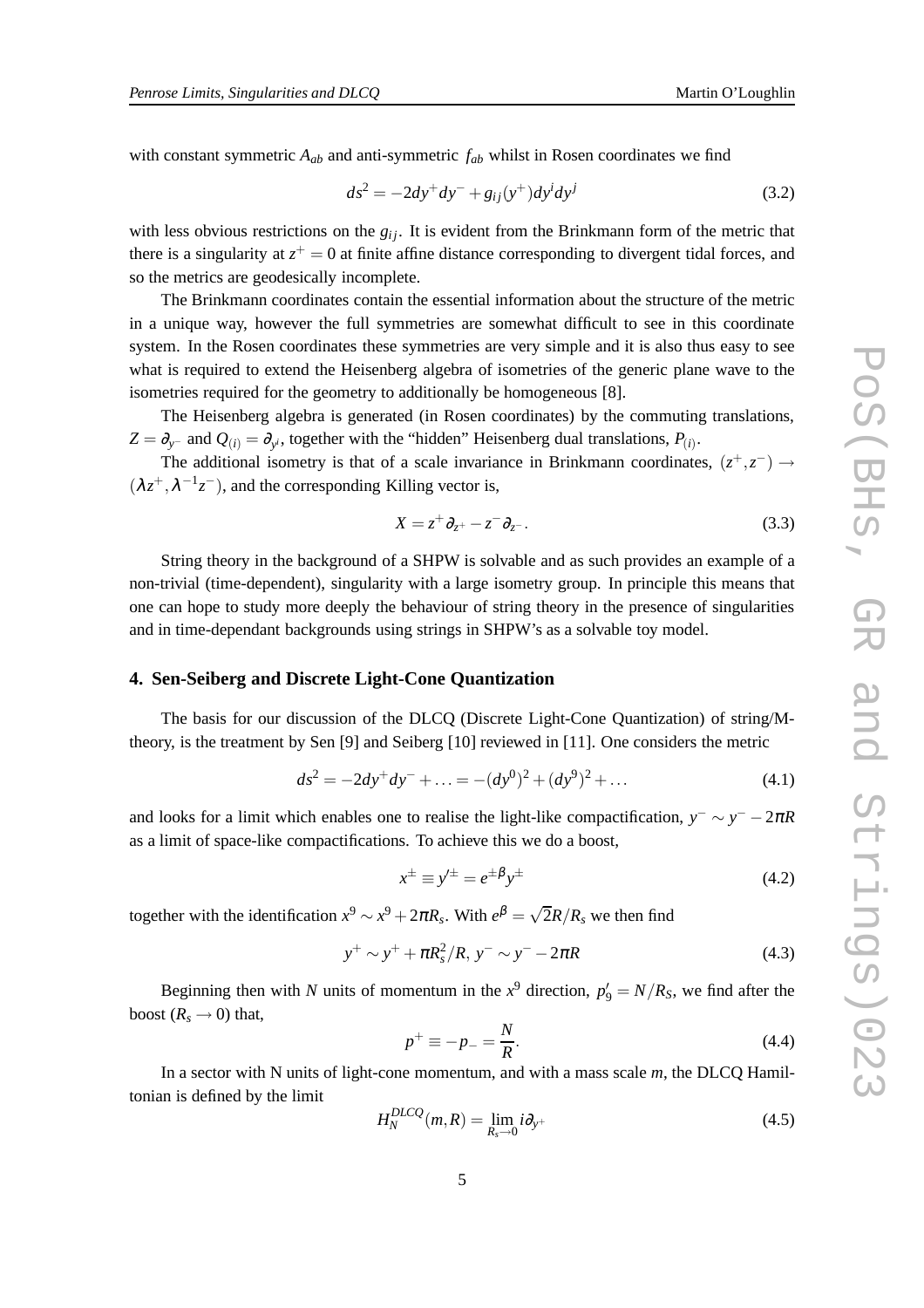On dimensional grounds when the energies and lengths are scaled by  $\lambda = R/R_s$  the original Hamiltonian scales as,

$$
\frac{R}{R_s}H_N(m,R_S) = H_N(\frac{R}{R_s}m,\frac{R_s^2}{R}) \equiv H_N(\hat{m},\hat{R}_s). \tag{4.6}
$$

With this rescaling the DLCQ is realised by taking the limit,

$$
H_N^{DLCQ}(m,R) = \lim_{\hat{R}_s \to 0} H_N(\hat{m}, \hat{R}_s). \tag{4.7}
$$

We see that the discrete light-cone quantization of M-theory is attained by making the above identifications and transformations with  $m = m_p$  and then taking  $R_s = R_{11} \rightarrow 0$  and thus the nonperturbative physics of M-theory is described by the BFSS matrix quantum mechanics of N D0 branes in type IIA string theory.

One can apply this same construction to IIA string theory leading to a non-perturbative description that utilizes N D-strings in type IIB string theory in a limit that corresponds to a matrix string action. We will discuss in slightly more detail below and in particular the duality transformations that one must perform on the plane wave spacetimes.

Before we go to the general case of SHPW's we will first take a quick look at the half-way situation discussed in the Big Bang matrix string paper of Craps, Sethi and Verlinde [12]. In this case the geometry (a simplified model of the null big-bang) is flat-space with a null linear dilaton in IIA string theory. It is amusing to observe that this geometry, when lifted to 11-dimensions is precisely a SHPW.

Due to the fact that the dilaton depends on one of the light-cone coordinates we can non-longer use the approach of Sen and Seiberg and to adapt their approach to such geometries we require that our geometry includes one other compact space-like direction of constant radius.

$$
ds^{2} = -2dy^{+}dy^{-} + (dy^{1})^{2} + \dots
$$
\n(4.8)

The DLCQ proceeds as above but the identification is no longer in the spatial part  $x<sup>9</sup>$  of the lightcone coordinates, but rather in the additional circle *y* 1 . With some additional adjustments the DLCQ of CSV [12] extends naturally to SHPW's as we will outline in the next section.

## **5. The Dirac Born-Infeld action of Matrix String Theory**

For a solution to type IIA string theory the SHPW metric is,

$$
ds^{2} = g_{\mu\nu}dx^{\mu}dx^{\nu} = -2dz^{+}dz^{-} + \sum_{a} m_{a}(m_{a}-1)(z^{a})^{2}\frac{(dz^{+})^{2}}{(z^{+})^{2}} + d\vec{z}^{2},
$$
\n(5.1)

accompanied by the corresponding dilaton,

$$
e^{2\phi} = (z^+)^p,\tag{5.2}
$$

where *p* is related to the  $m_a$  via the equations of low energy type IIA string theory.

The series of transformations discussed in the previous section imply a corresponding series of transformations on the space-time metric. The simplest way to derive these transformations is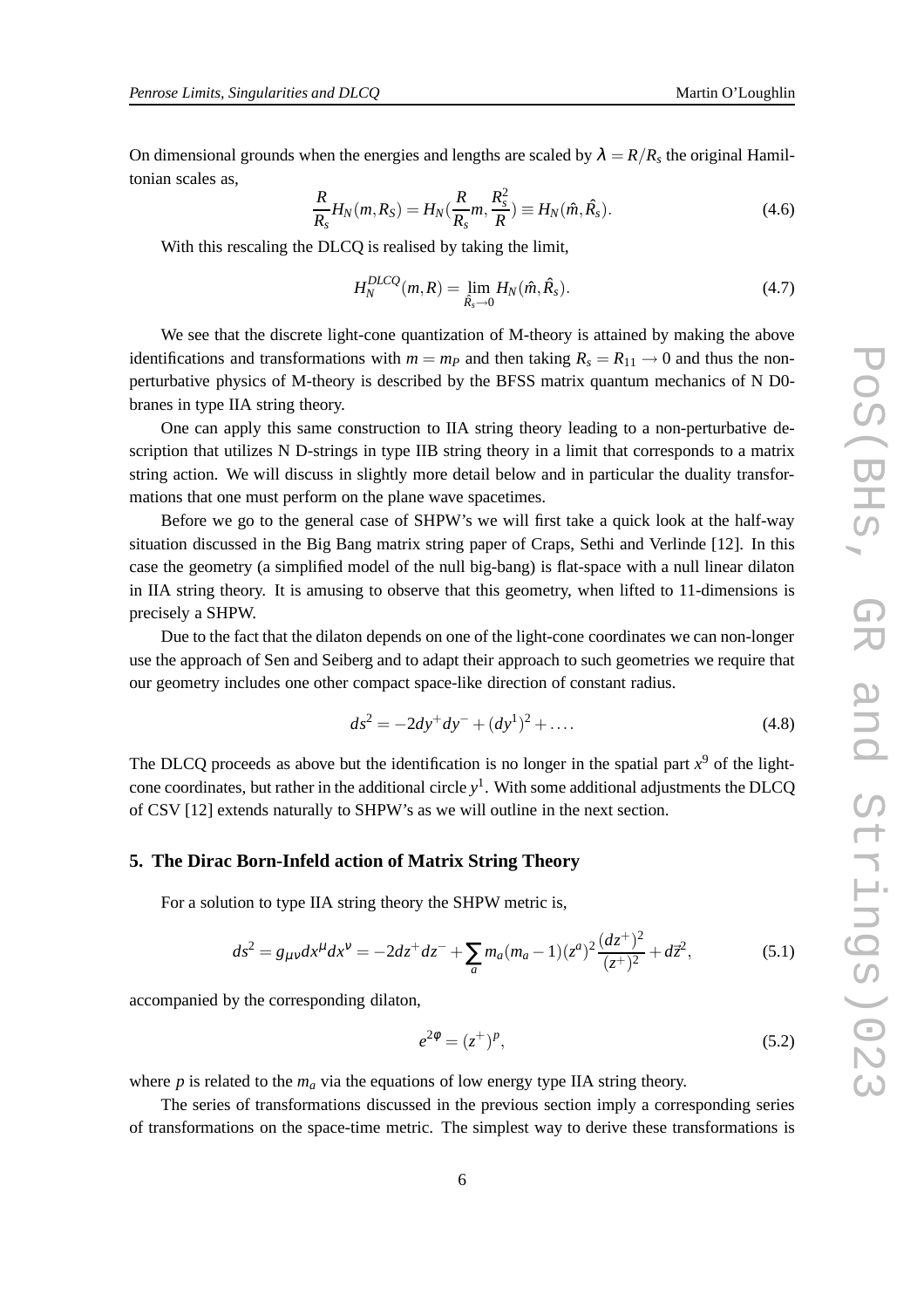to read them directly from the discussion of the previous chapter (a more detailed discussion can be found in [11]). One performs first a boost and scaling in type IIA string theory and then lifts the theory to M-theory with the 11th dimension having radius  $\hat{R}_{11} = \varepsilon \ell_s g_s$ . We then reduce back to ten-dimensions along the scaled circle that has radius  $\hat{R}_1 = \hat{R}_s = \varepsilon^2 R$ , and then finally carry out a T-duality on the  $x^{11}$  circle.

Following this procedure one finds that the paramters of the final IIB theory are related to the  $\ell_s$ ,  $g_s$  and  $R_{11} = \ell_s g_s$  of the original IIA theory by (we will denote IIB quantities by a prime),

$$
(\ell_s')^2 = \varepsilon(\ell_s)^2 \frac{R_{11}}{R}, \quad g_s' = \varepsilon \frac{R}{R_{11}}
$$
 (5.3)

where  $\varepsilon = R_s/R$  and the scaled dual metric-dilaton background is given by,

$$
(ds')^2 = \sqrt{g_{11}}e^{-\phi} \left( -2d\hat{x}^+d\hat{x}^- + \frac{\ell_s^4}{R^2 g_{11}}(d\hat{x}^1)^2 + \dots \right) \equiv e^{\phi'}d\tilde{s}^2 \tag{5.4}
$$

$$
\phi' = -\phi + \frac{1}{2}\log g_{11} \tag{5.5}
$$

We will now determine  $H_N$  for N Dstrings in the dual type IIB string theory. We consider fluctuations in the Dirac Born-Infeld action expanded around a classical solution for a D-string in type IIB string theory. The chosen solution corresponds to a simple centre of mass motion of the D-string and the resulting action is independent of the particular constants of the trajectory provided that it starts at  $y^+ \rightarrow -\infty$  and goes to  $y^+ = 0$ .

We expand the Abelian Dirac Born-Infeld action around the simple classical solution with non-trivial motion only in  $(x^+, x^-, x^1)$ ,

$$
x_c^+ = \tau, \quad x_c^1 = \sigma/\ell_s \tag{5.6}
$$

and  $x_c^-$  determined from the constraint equation  $\partial_\tau x_c^- = b^2 \tilde{g}_{11}/2a$ . One finds for the fluctuations of the transverse coordinates  $X^i(\tau, \sigma)$ ,

$$
S = \frac{1}{2\pi\ell_s^2} \int d\tau d\sigma \left[\frac{1}{2}g_{ij}(\tau)(\partial_\tau X^i \partial_\tau X^j - \partial_\sigma X^i \partial_\sigma X^j) + 2\pi^2\ell_s^4 g_s^2 e^{2\phi(\tau)} F_{\tau\sigma}^2\right]
$$
(5.7)

and the Yang-Mills coupling is related to the original dilaton by

$$
g_{YM} \sim \frac{1}{g_s \ell_s} e^{-\phi} \tag{5.8}
$$

The  $\varepsilon$  scaling of the coordinates undoes the Penrose scaling of the transverse coordinates and as such the fluctuations are directly related to the coordinates of the original metric. Furthermore the energies  $\delta \hat{E}$  of the above fluctuations are finite and equal to the string theory lightcone fluctuations. We need to compare the energies of massive open string modes and bulk closed string modes to see that they are large compared to the YM energies. In the end it turns out that, very nicely, the only  $\varepsilon$  dependence is in the IIB string length and string coupling, both of which go to zero as  $\varepsilon \rightarrow 0$ .

Decoupling of the massive open and closed string modes is thus demonstrated by the following

$$
\lim_{\varepsilon \to 0} (\delta \hat{E}) \ell_s' = \lim_{\varepsilon \to 0} (\delta \hat{E}) (\ell_s') (g_s')^{(1/4)} = 0
$$
\n(5.9)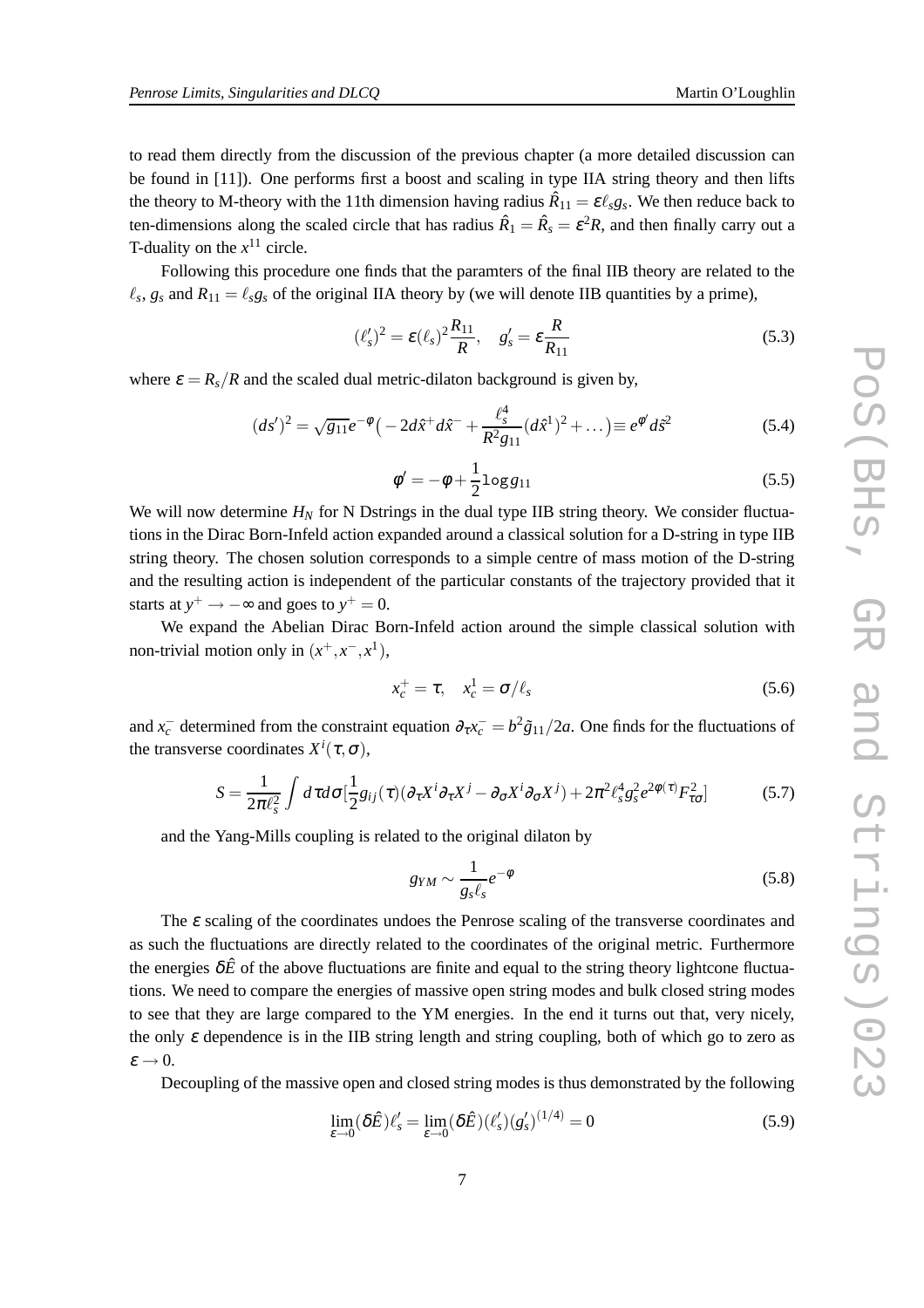The DLCQ limit decouples the D-string from the open and closed string modes and so we have derived a non-perturbative description for a sector of string theory with fixed light-cone momentum in the vicinity of a singularity. For more than one D-string one needs to use non-Abelian actions leading to a description of N D-strings by the non-Abelian matrix string action

$$
S = \frac{1}{2\pi\ell_s^2} \int d\tau d\sigma \left[\frac{1}{2}g_{ij}(\tau)(\mathcal{D}_{\tau}X^i\mathcal{D}_{\tau}X^j - \mathcal{D}_{\sigma}X^i\mathcal{D}_{\sigma}X^j)\right]
$$
(5.10)

$$
+ 2\pi^2 \ell_s^4 g_s^2 e^{2\phi(\tau)} F_{\tau\sigma}^2 + \frac{1}{16\pi^2 \ell_s^4 g_s^2} e^{-2\phi(\tau)} [X^i, X^j]^2] \tag{5.11}
$$

where the  $X^{i}(\sigma, \tau)$  are hermitian matrix valued fields.

The full details of the physics near the singularity depends in an important way on the behaviour of the string coupling and consequently on the Yang-Mills coupling near the singularity. For the current approach to singularities in string theory the most interesting situation is that in which the string coupling diverges implying that the corresponding Yang-Mills coupling goes to zero and we enter a non-Abelian phase of the Yang-Mills theory in the sense that the quartic term in the potential is not supressed near the singularity meaning that large commutators between coordinates are allowed and

$$
[X^i, X^j] \neq 0. \tag{5.12}
$$

The singularity of General Relativity is then replaced by a potentially non-singular desciption in terms of non-commuting space-time coordinates and weakly coupled non-abelian Yang-Mills theory.

## **6. Different Coordinates, Different Yang-Mills, Same space-time**

Given that any SHPW will give rise to a non-trivial Yang-Mills theory, and that furthermore any SHPW has a unique representation in Brinkmann coordinates and many different representations in Rosen coordinates, one can find many "different" equivalent Yang-Mills theories, related by coordinate transformations, although on the face of it they do not obviously describe the same physics. Any reduction from Brinkmann coordinates will give you massive scalars coupled to Yang-Mills, while a reduction from any Rosen coordinates will instead lead to a theory with non-trivial time-dependent coupling constants describing massless scalars coupled to Yang-Mills theory. These apparently different theories are related by non-trivial field transformations inherited from the coordinate transformations that take you from one metric to the other.

Notice that in particular when the string coupling is large near the singularity the matrix string picture in Brinkmann coordinates indicates that a tachyonic mode becomes important. Recall that from the previous discussion, for strong coupling near the singularity the appropriate description of physics comes from weakly coupled Yang-Mills theory, and thus one needs to understand the meaning of these negative mass squared scalars to make further progress in the non-perturbative string theory of singularities.

#### **Summary**

The universal behaviour of singularities in the Penrose Limit gives rise to a plane wave of increased symmetry and with an upper bound on its strength subject to a simple condition on the